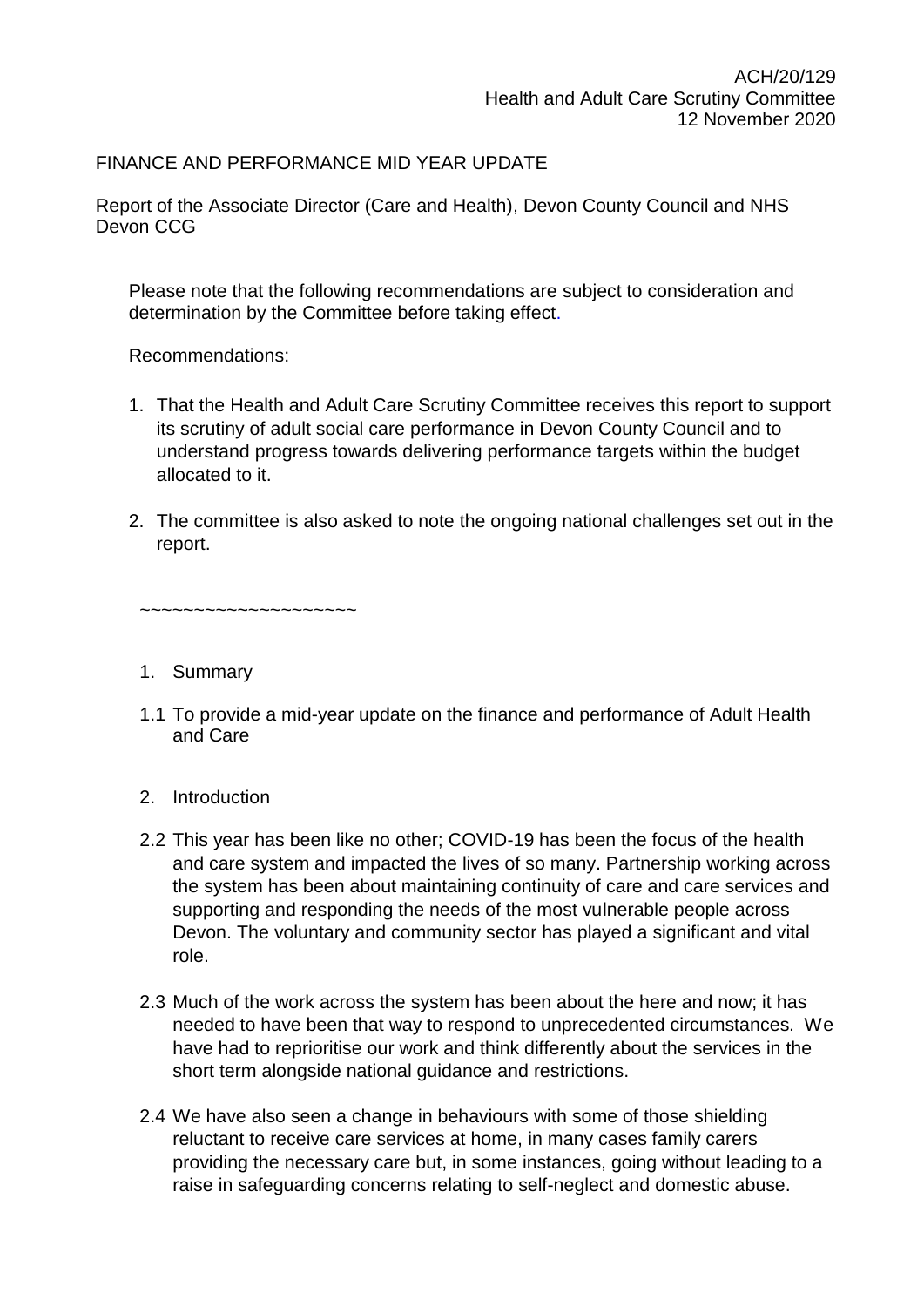- 2.5 This dramatic and sudden change to services and service user interaction throughout 2020 makes performance comparisons aiming to chart progress with previous years difficult.
- 2.6 In addition, the usual and established national reporting patterns and routines have been disrupted meaning we are unable make comparisons with other local authority areas nationally, regionally or locally. This benchmarking data will be available later in the year meaning that ASC Annual Report for 2020 will be presented to Health and Adult Care Scrutiny Committee in March rather than January.
- 2.7 Key messages from the [ADASS budget survey 2020:](https://www.adass.org.uk/media/7973/no-embargo-adass-budget-survey-report.pdf)
- 2.7.1 Without significant financial intervention from the Government, the lives of people who use social care and their family carers will be seriously impacted in terms of their lives and wellbeing.
- 2.7.2 The actual costs to local authorities and adult social care providers of the pandemic will far outstrip the Emergency Funding made available by the Government to-date.
- 2.7.3 The risk of already fragile care markets failing has significantly heightened as a result of the impacts of Covid-19.
- 2.7.4 Only 4% of respondents are fully confident that their budget will be sufficient to meet their statutory duties this year, down from 35% in 2019/20.
- 2.7.5 As a nation we want our social care workforce to be rewarded for their compassionate, committed, highly skilled and essential work. A fundamental shift in resources is therefore required from Government as part of a longterm funding settlement for adult social care.
- 3. Adult Care and Health mid-year finance and performance update
- 3.1 Adult Care & Health at month 6 is showing an overspend of £2.276m before management action and strategic savings. Management action plans still considered deliverable total £18k have been included which results in a year end forecast overspend of £2.258m which is £37k worse than reported at month 5.
- 3.2 At month 6 we are overall, currently serving 60 less clients than budgeted for.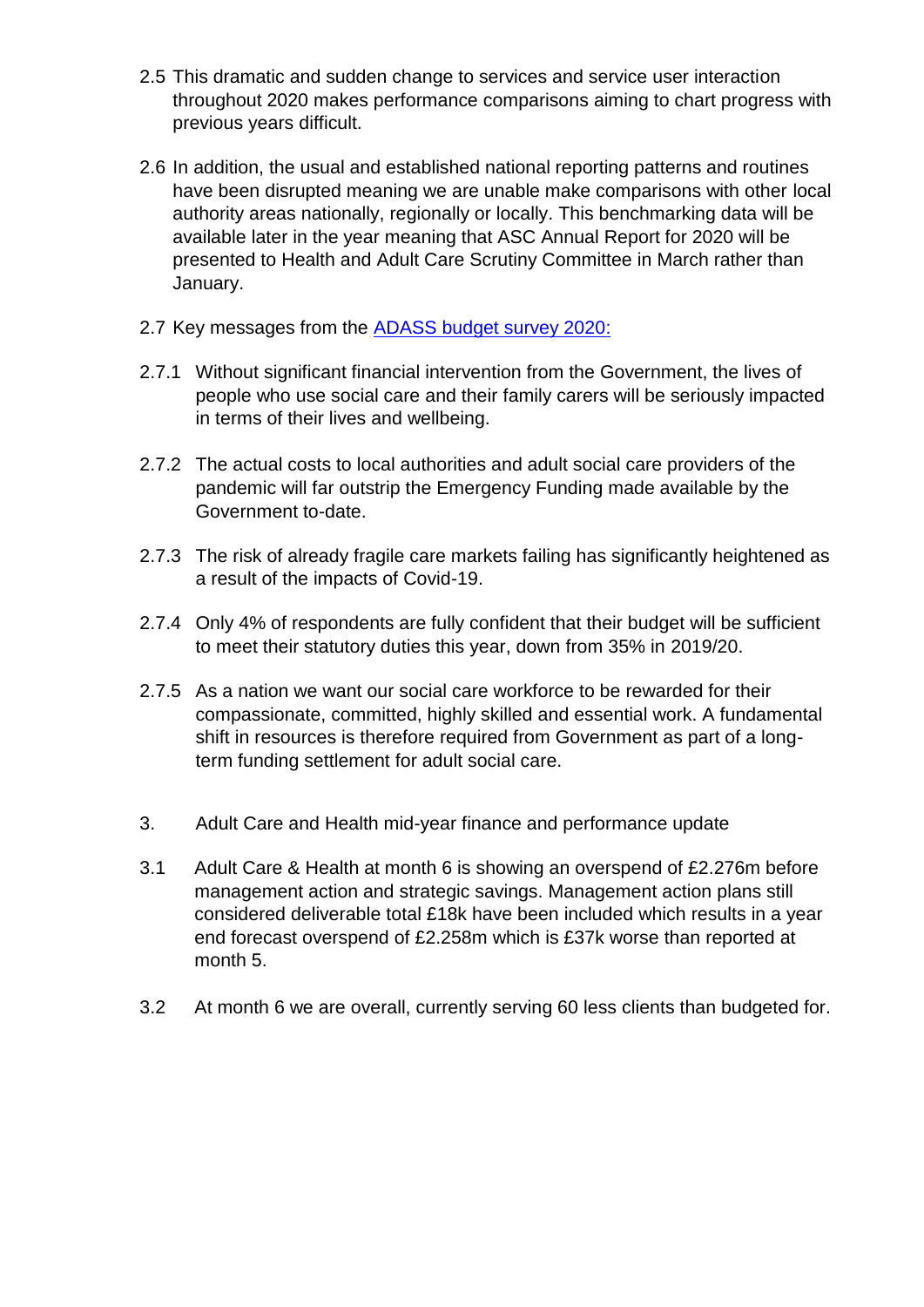| <b>Adults Month 6 Position Statement</b>                |               | Month 6   |       |        |       |          | Diff  |
|---------------------------------------------------------|---------------|-----------|-------|--------|-------|----------|-------|
|                                                         |               | Projected | Over/ | Mngmt  | Over/ | Month 5  | Over/ |
|                                                         | <b>Budget</b> | Outturn   | Under | Action | Under | Variance | Under |
|                                                         | £000          | £000      | £000  | £000   | £000  | £000     | £000  |
| Older People                                            | 95,154        | 94,399    | (755) |        | (755) | (997)    | 242   |
| <b>Physical Disability</b>                              | 22,642        | 22,179    | (463) |        | (463) | (573)    | 110   |
| Learning Disability (incl Autistic Spectrum Conditions) | 84,457        | 86,472    | 2,015 |        | 2,015 | 2,003    | 12    |
| Central & Care Management and Support (Localities)      | 25,538        | 25,703    | 165   |        | 165   | 227      | (62)  |
| Other (incl Rapid Response / SCR / Safeguarding and WD) | (1, 353)      | (1, 285)  | 68    |        | 68    | 219      | (151) |
| In House (Older People & Learning Disability)           | 8,252         | 8,186     | (66)  |        | (66)  | 57       | (123) |
| Total For Adult Care Operations and Health              | 234,690       | 235,654   | 964   | 0      | 964   | 936      | 28    |
| Adult Commissioning & Health                            | 11,391        | 11,299    | (92)  | 0      | (92)  | (116)    | 24    |
| <b>Mental Health</b>                                    | 16,417        | 17,821    | 1,404 | (18)   | 1,386 | 1,401    | (15)  |
|                                                         | 262,498       | 264,774   | 2,276 | (18)   | 2,258 | 2,221    | 37    |

## 3.3 Adult Care Operations

- 3.3.1 The forecast over spend is primary due to increased volumes of people served with Learning Disability and Autism or Mental Health
- 3.3.2 Despite an overall reduction of in the number of people served, down 60 from month 5. We continue to see a rise in the numbers of people served to meet their Learning Disability needs (up 19 from month 5).
- 3.4 Adult Commissioning
- 3.4.1 A forecast outturn of £92k underspend which is primarily attributable to capital projects funding transformation staff and staffing vacancies. This month's position is a £24k reduction in underspend forecast due to new apprentices.
- 3.4.2 For mental health, overspend continues but there is an £15k improvement on month 5 despite an increase of 92 additional people served primarily with individual support and enabling or direct payments.
- 3.5 Central Government Funding during the pandemic
- 3.5.1 Central government funding during the COVID-19 pandemic has equated to c£40m, this has been a combination of two rounds of the Infection Control Fund and the Local Government COVID-19 Fund.
- 3.6 DCC Adult Health and Care comparative performance
- 3.6.1 The information below provides a snapshot comparison of activity levels as at the end of July 2019 and 2020:
- 3.6.2 For older people, there has been an increase of 178 people (7.2%) in receipt of personal care packages but the overall hours of care has decreased. This could be related to the Discharge to Assess pathway supporting people's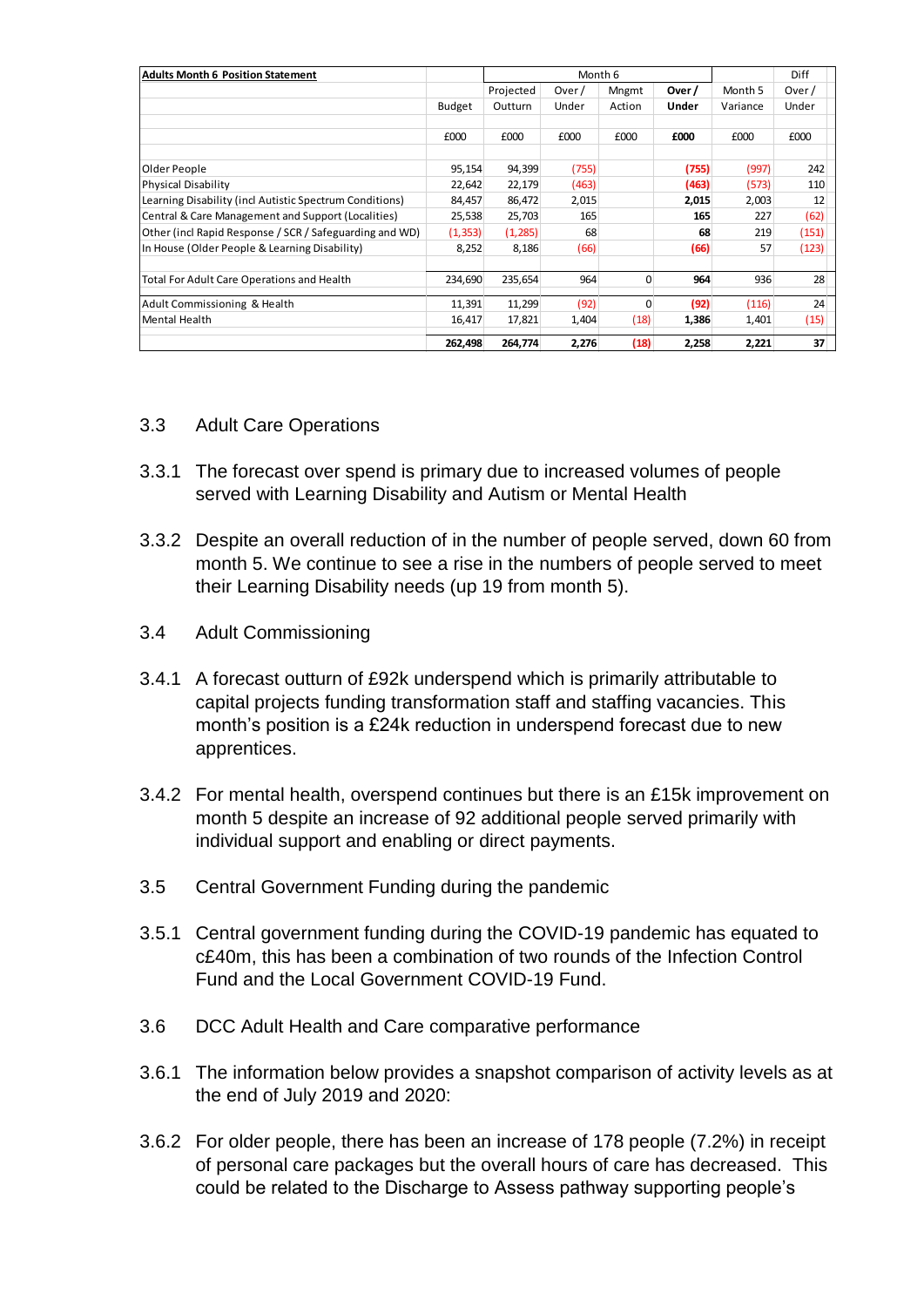discharge to home with a time limited package of support to maximise independence.

- 3.6.3 For working aged adults there are no substantial differences in the total number of people served or in the type of support received.
- 3.6.4 People being supported in short term residential and nursing care placements was significantly higher in 31 July 2020, due to new hospital discharge pathways resulting from the requirement for Acute Hospital Trusts to reduce occupancy levels to 50% from mid-March.
- 3.6.5 There has been reduction in the number of older people permanently placed in residential or nursing care, down from 584 per 100,000 in 2019/20 to 515.7 in August 2020. Changing preferences during the pandemic the likely reason.
- 3.6.6 There has been a significant reduction in the numbers of people supported by other community-based services (655 people or 28.9%) due to impact on these services during the COVID-19 period e.g. day care centres, Reaching for Independence.
- 3.6.7 Over the last 12 months there has been a 25% increase in the number of safeguarding concerns raised however the number of concerns proceeding to enquiries has decreased to 20.4%. There is clear evidence of the impact of the pandemic in the number of concerns raised during April and May, which is likely to reflect the fact that care homes in Devon locked down early as this is a major source of concerns raised.
- 3.6.8 The proportion of people with a learning disability in employment has fallen by to 7.3% down from 8%. This is disappointing given the proactive work put in place during the year to promote employment opportunities for people with disabilities.
- 3.6.9 The corresponding employment indicator for people with mental health needs has increased from 4.1% at year end to 8.2% in August 2020.
- 3.6.10 The proportion of people with a learning disability living in their own home or with their family continues to decline, to 72.1% in August from 75.6% at year end.
- 3.6.11 The corresponding accommodation indicator for people with mental health needs has increased to 66.1% in August 2020 from 52.7% at year-end. Work continues to address data quality issues relating to mental health and learning disability employment and accommodation data.
- 3.6.12 There is a rise in the number of children with Education Health and Care Plans particularly those with higher needs, it is this group that transition into adult services with the greatest likelihood of on-going need.
- 3.6.13 Through the work of Transforming Care Partnerships, national and local work continues to bring back to local areas their residents with complex Learning